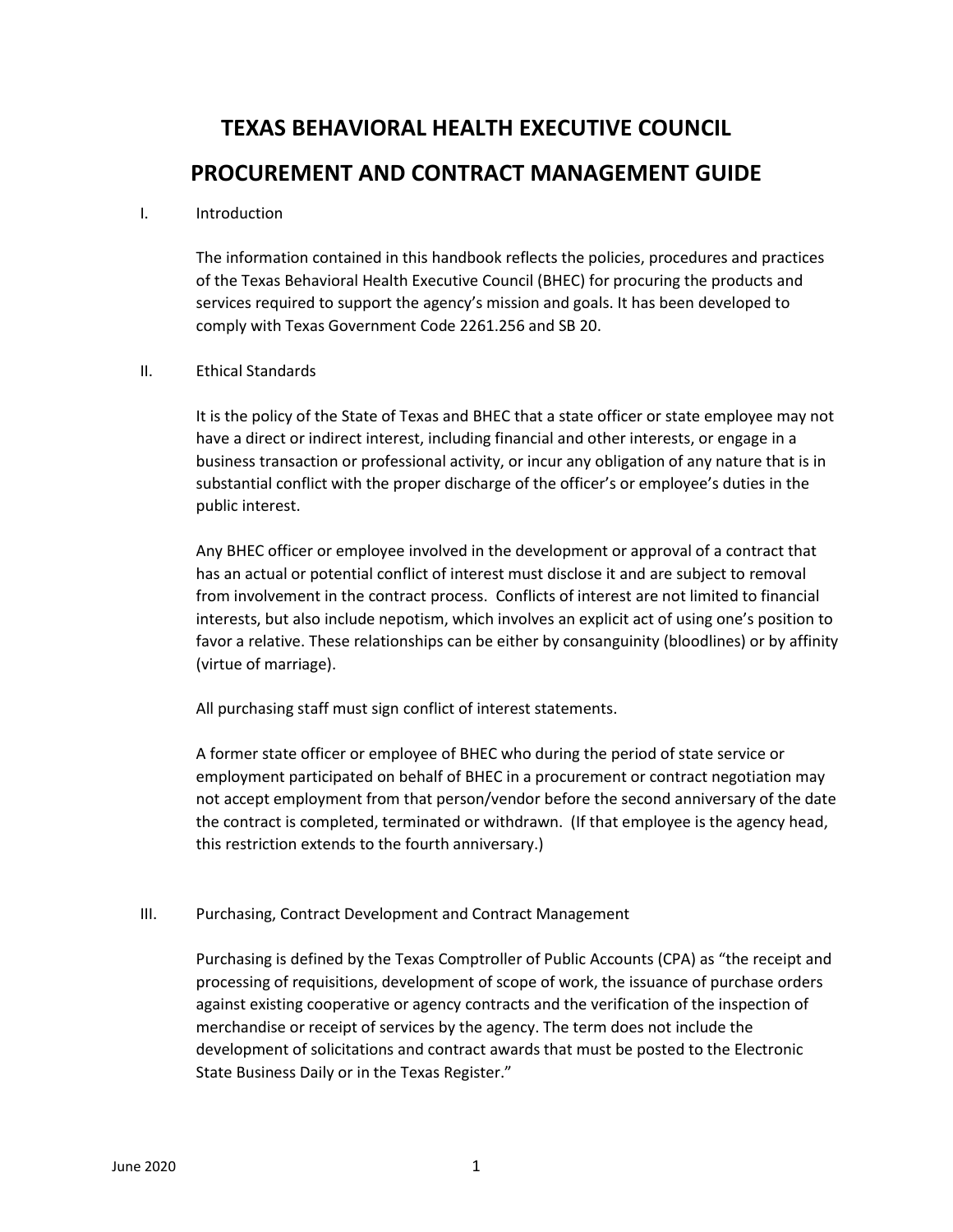Contract Development is defined by the CPA as "actions taken prior to contract execution, including the receipt and processing of requisitions, assessment of need, development and review of specifications, development and review of scopes of work, identification and selection of procurement methods, identification and preparation of evaluation criteria, preparation of and advertising solicitation documents, tabulation of respondent bids, evaluation of respondent proposals, negotiation of proposals and the preparation and completion of contract award documents. The term does not include invoice or audit functions."

Contract Management is defined by the CPA as "actions taken following contract execution, including the assessment of risk, verification of contractor performance, monitoring compliance with deliverable and reporting requirements, enforcement of contract terms, monitoring and reporting of vendor performance and ensuring that contract performance and practices are consistent with applicable rules, laws and the State of Texas Procurement Manual and Contract Management Guide."

#### IV. Planning and Risk Assessment

Delegated purchases made through agency purchase orders, term contract purchases and purchases made under Texas Department of Information Resources (DIR) are made in accordance with the following BHEC purchasing policies.

- a) Needs Assessment Is the purchase necessary to the business needs of the agency?
- b) Cost estimate and funding source Is the purchase within the approved budget of the agency? Is it an allowable use of appropriated fund?
- c) Procurement Method Determination what procurement method should be used to make the purchase?

## V. Procurement Method Determination

*Delegated purchases* are those that the Comptroller's State Procurement Division (SPD) has by rule delegated its purchasing authority to agencies.

*Non-delegated purchases* are all purchases that the SPC does NOT delegate by rule to agencies. For purchases of goods greater than \$50,000 the agency must submit its delegation request as an Open Market Requisition (OMR). For purchases of services greater than \$100,000 the agency must submit its delegation request and its solicitation through the Procurement Oversight & Delegation portal.

*Information technology procurements* less than \$5 million are required to be purchased through DIR contracts. (Purchases of goods exceeding \$5 million must be purchased through DIR bulk purchase.) Exemptions can be granted by DIR for (1) DIR approved blanket or one-time exemptions, (2) LBB approval and (3) DIR certificate of unavailability. For IT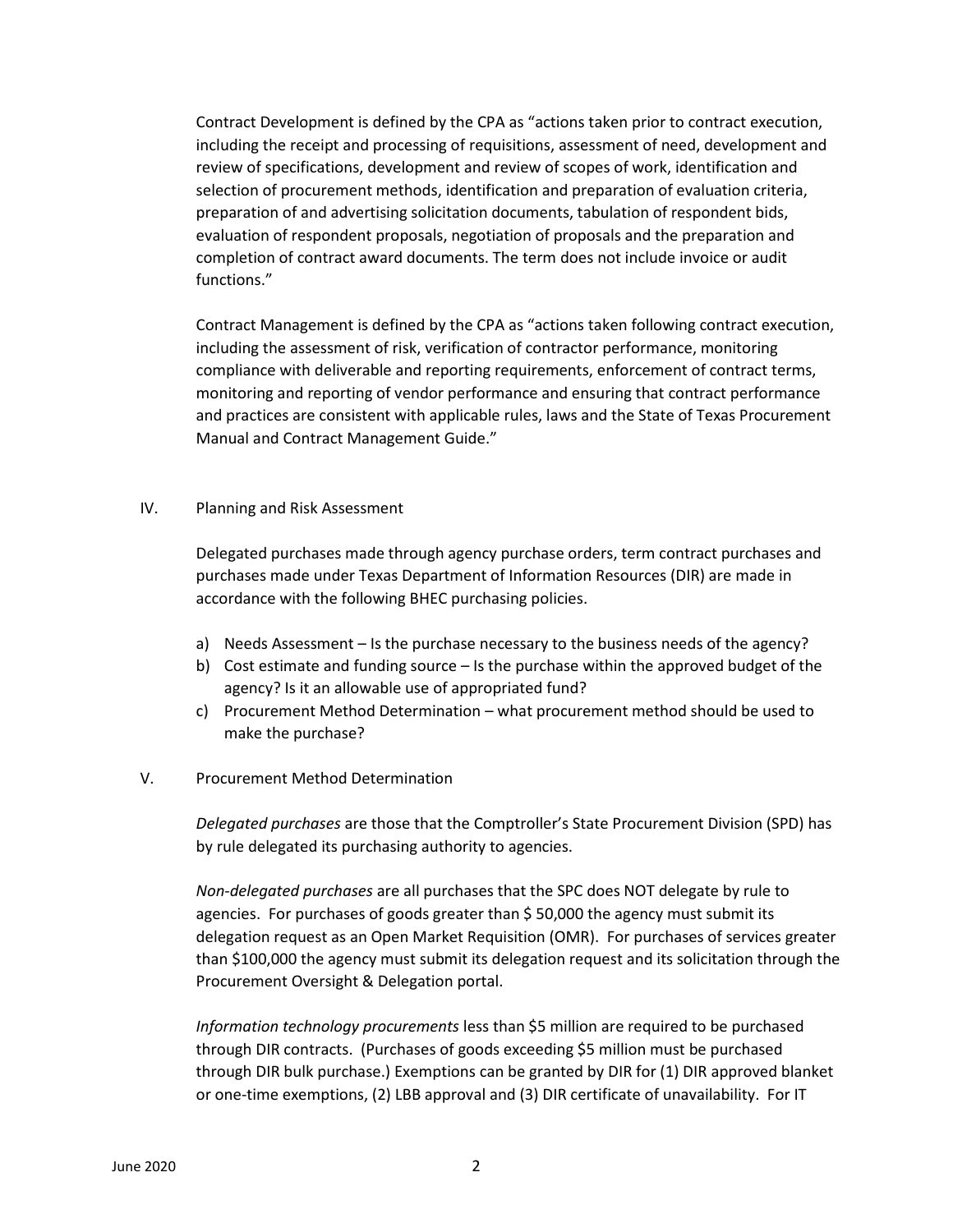contracts that exceed \$50,000, the agency must submit a Statement of Work (SOW) to DIR for approval prior to entering into the contract.

# VI. Competitive Bid Solicitation

When necessary, the agency must solicit competitive bids from vendors on the Centralized Master Bidders List (CMBL). For contracts \$5,000 to \$25,000, the agency must provide an IFB to at least three vendors on the CMBL; two of these must be Historically Underutilized Businesses (HUBs). For contracts over \$25,000, the agency must solicit bids from all vendors on the CMBL in that region using an Invitation for Bids (IFB). An IFB is a formal written competitive sealed bid process, which contains a SOW and standard Texas terms and conditions. Additionally, this IFB must be posted on Electronic State Business Daily (ESBD) for a minimum of 14 days to allow vendors other than those on the CMBL a chance to bid.

Competitively bid contracts are awarded on the basis of best value. Factors other than price, that determine best value include the following:

- (a) Installation costs
- (b) Life cycle costs
- (c) Quality
- (d) Reliability
- (e) Delivery terms
- (f) Vendor experience and any past performance
- (g) Vendor's financial resources and ability to fulfill the contract
- (h) Cost of training
- (i) Any other relevant factors depending on the context of the contract.

During the solicitation process period all communication with bidders must pass through the agency's designated point of contact. Questions relating to the solicitation should be in writing. This includes questions relating to the significance of specifications, establishing points relating to evaluation, elaborating on details of requirements, or other interpretation on key points of the solicitation. These questions and answers will be collected in a Q&A document and shared with all bidders. This helps ensure that all bidders receive the same information and interpretations of the solicitation.

## VII. Evaluation

Evaluations are conducted by the evaluation team according to a pre-determined scoring system, which reflects what the agency has determined is the best value for the particular needs.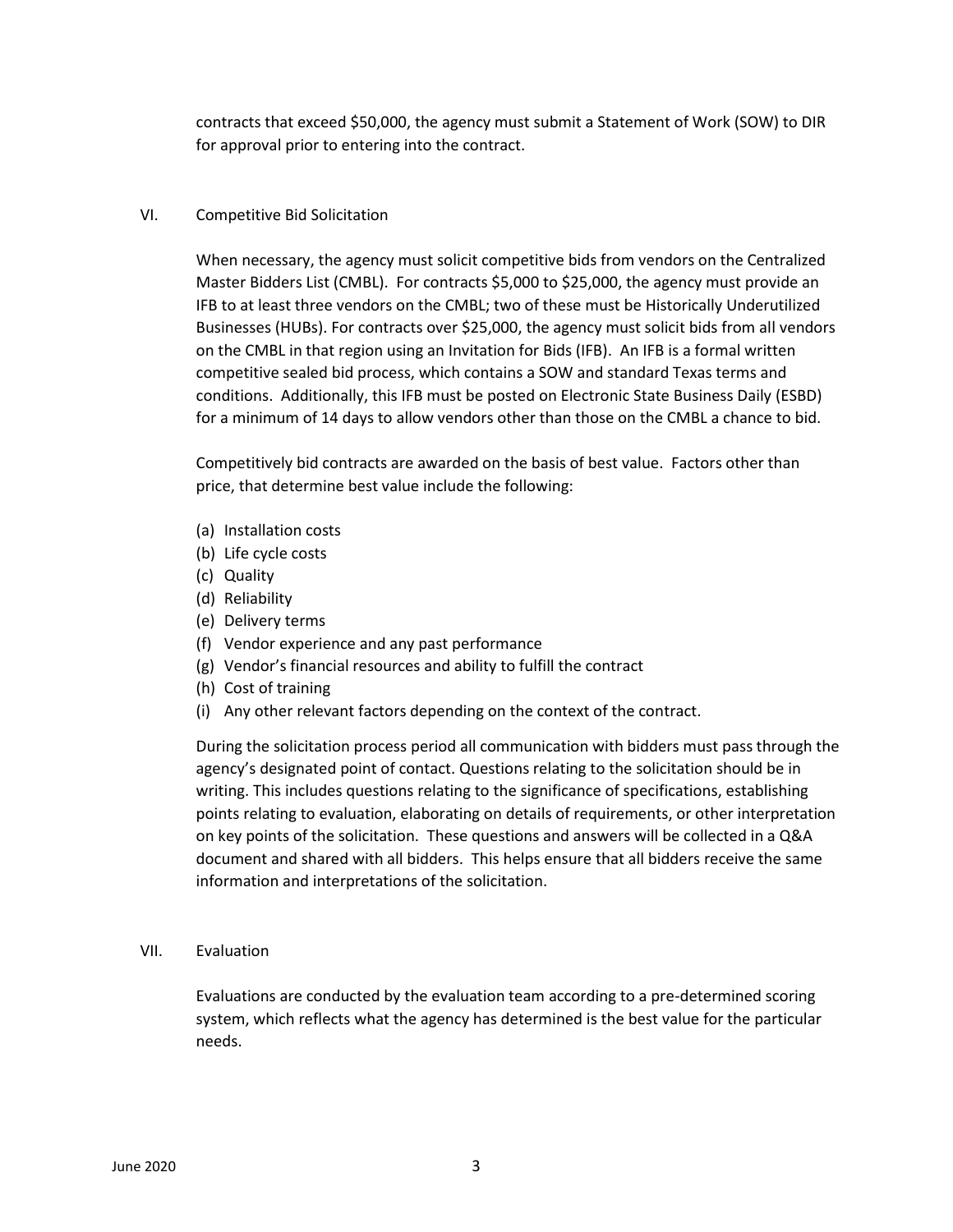Responses must have all required elements (signed proposal, completed HUB subcontracting plans, etc.) and must meet all minimum requirements to be considered for the evaluation. Late or unsigned bids are not accepted.

Pricing should be separated from proposals and evaluated by an agency purchaser. Evaluations are to be scored independently by each member of the evaluation team and each proposal should be evaluated on its individual merits in respect to the requirements of the solicitation.

If specifically permitted by the solicitation, the agency may elect to conduct oral presentations after reviewing the responses. If elected, the agency may schedule presentations for all respondents or a limited number of top ranked vendors in the competitive range. The time allowed and the agenda format shall be the same for all presenters, and the order in which they present will be determined by drawing names. After oral presentations, the agency may solicit Best and Final Offers (BAFOs) prior to awarding the contract.

#### VIII. Contract Award

Contracts are awarded on the basis of best value under the established scoring process. The agency may negotiate terms and conditions during the procurement process if state law permits. Negotiations are NOT allowed under the IFB procurement method, UNLESS only one qualified bid is received.

Upon review by any oversight agency (if necessary), review of all required disclosures, and review of all required vendor compliance agency verifications (SAM, warrant/payment hold, etc) a purchase order or notice of award incorporating the specifications of the initial solicitation, terms and conditions, and any negotiated details will be issued to the awarded vendor and will serve as the basis of the contract. Agency may also need to provide notification of the contract award to ESBD, Texas Register, LBB contracts database, or DIR QAT. For all contracts not posted to the LBB contracts database, the agency must post certain information on its website about each private vendor contract. Additionally, if DIR approved the SOW for the awarded contract , that SOW must also be posted on the agency website.

#### IX. Contract Management

Major contracts should have a contract manager assigned to them. The contract manager should be an individual involved in the planning, drafting and issuance of the initial solicitation. The contract manager may expect to act as the voice of the contract, ensuring that all parties adhere to the mutually agreed upon terms. Duties of a contract manager may include: